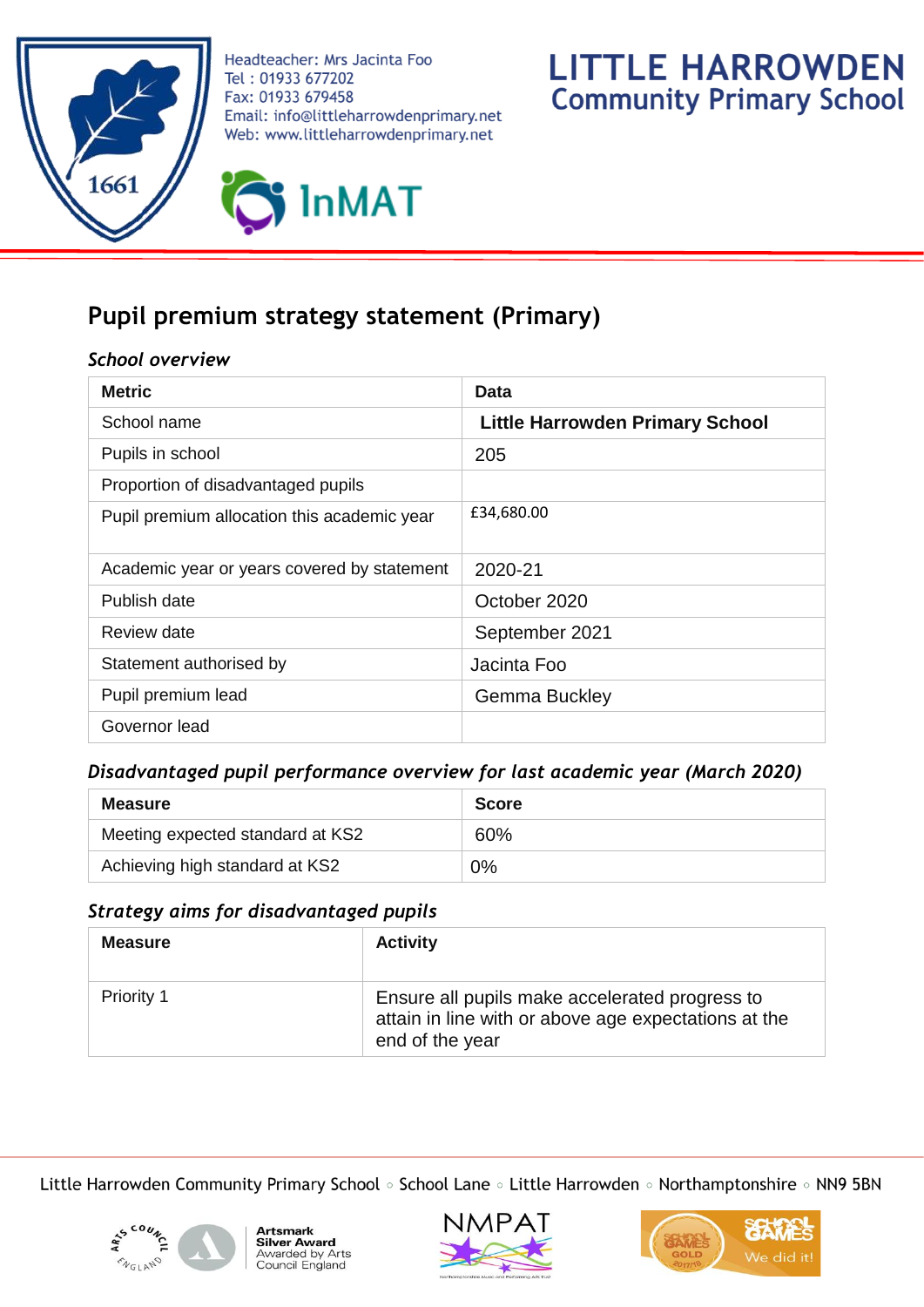

| <b>Priority 2</b>                                | To ensure pupils that are targeted to achieve above<br>expectations in areas of learning can achieve this.                                                                                                                                                      |
|--------------------------------------------------|-----------------------------------------------------------------------------------------------------------------------------------------------------------------------------------------------------------------------------------------------------------------|
| Barriers to learning these<br>priorities address | During lock down pupils engagement with on-line<br>learning has differed widely. Therefore there are<br>pupils who have returned to school who have<br>missed large chunks of learning and will need extra<br>support to ensure they make accelerated progress. |
| Projected spending                               | £16,000                                                                                                                                                                                                                                                         |

## *Teaching priorities for current academic year*

| Aim                     | <b>Target</b>                                                                | <b>Target date</b> |
|-------------------------|------------------------------------------------------------------------------|--------------------|
| Progress in Reading     | Achieve in line or above the<br>national average with Fisher<br>20           | Sept 21            |
| Progress in Writing     | Achieve in line or above the<br>national average with Fisher<br>20           | Sept 21            |
| Progress in Mathematics | Achieve in line or above the<br>national average with Fisher<br>20           | Sept 21            |
| <b>Phonics</b>          | Achieve above national<br>average expected standard<br>in PSC                | Sept 21            |
| Other                   | Improve attendance of<br>disadvantaged pupils be in<br>line with their peers | Sept 21            |

#### *Remember to focus support on disadvantaged pupils reaching the expected standard in phonics check at end of Y1*

| <b>Measure</b>    | <b>Activity</b>                                                                                      |
|-------------------|------------------------------------------------------------------------------------------------------|
| <b>Priority 1</b> | Ensure phonics is taught effectively and coherently<br>through Reception and Key Stage 1 and further |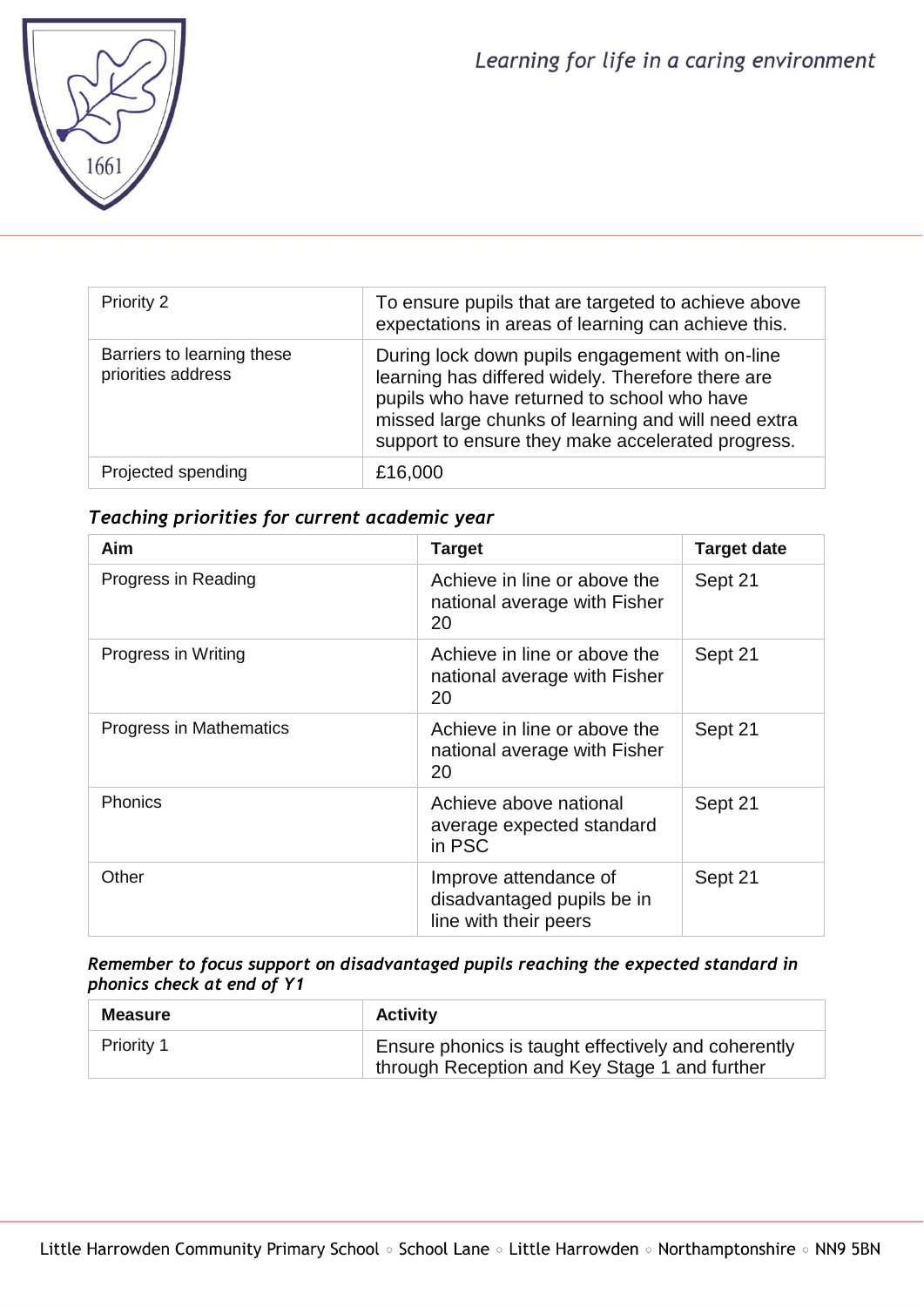

|                                                  | develop the teaching of phonics in Key Stage 2<br>through the spelling programme                                                                                                                                                                                                        |
|--------------------------------------------------|-----------------------------------------------------------------------------------------------------------------------------------------------------------------------------------------------------------------------------------------------------------------------------------------|
| Barriers to learning these<br>priorities address | Phonics teaching is embedded across school and<br>our phonics screening is above national. However<br>we have adapted our approach to our phonics<br>teaching in the last year to develop it further. So we<br>now need to embed these new strategies across all<br>staff in FS and KS1 |
| Projected spending                               | £500                                                                                                                                                                                                                                                                                    |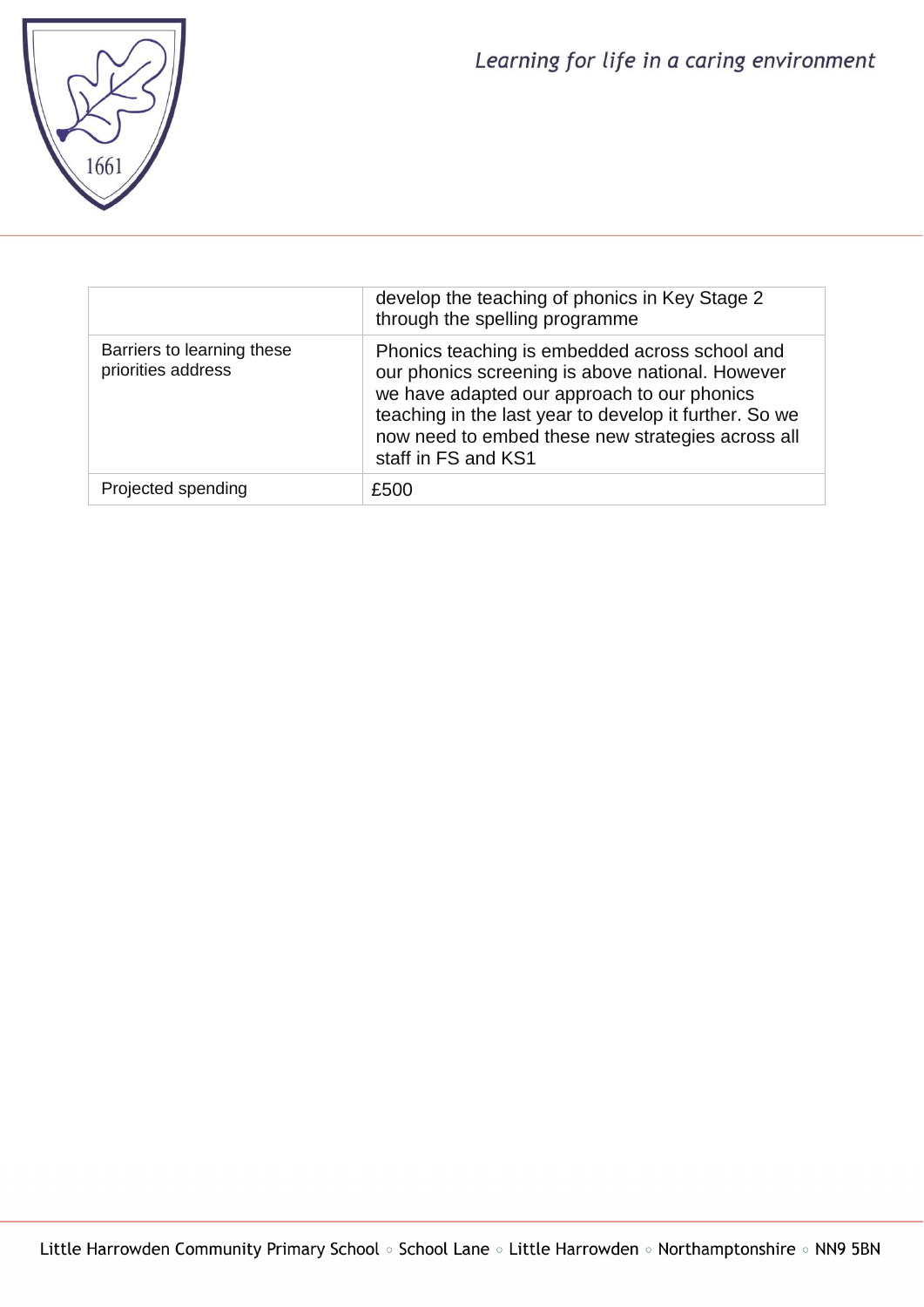

# *Targeted academic support for current academic year*

| <b>Measure</b>                                   | <b>Activity</b>                                                                                                                                                                                                                                                 |
|--------------------------------------------------|-----------------------------------------------------------------------------------------------------------------------------------------------------------------------------------------------------------------------------------------------------------------|
| Priority 1                                       | To ensure all pupils make good progress in reading<br>to enable them to achieve their target at the end of<br>the year.                                                                                                                                         |
| Priority 2                                       | To ensure all pupils make good progress in writing to<br>enable them to achieve their target at the end of the<br>year.                                                                                                                                         |
| Priority 3                                       | To ensure all pupils make good progress in maths to<br>enable them to achieve their target at the end of the<br>year.                                                                                                                                           |
| Barriers to learning these<br>priorities address | During lock down pupils engagement with on-line<br>learning has differed widely. Therefore there are<br>pupils who have returned to school who have missed<br>large chunks of learning and will need extra support<br>to ensure they make accelerated progress. |
| Projected spending                               | £16,000 (same funding as above)                                                                                                                                                                                                                                 |

# *Wider strategies for current academic year*

| <b>Measure</b>                                   | <b>Activity</b>                                                                                                                                                                                                    |
|--------------------------------------------------|--------------------------------------------------------------------------------------------------------------------------------------------------------------------------------------------------------------------|
| Priority 1                                       | To ensure the well- being of all pupils and families is<br>supported                                                                                                                                               |
| Priority 2                                       | Improving attendance and readiness to learn for the<br>most disadvantaged pupils (this may also include<br>equipment that pupils may need to access learning in<br>school or at home)                              |
| Barriers to learning these<br>priorities address | Due to Covid 19 vulnerability factors for example<br>financial difficulties have been exasperated, also<br>lack of engagement with school over lockdown has<br>left some pupils more vulnerable and affected their |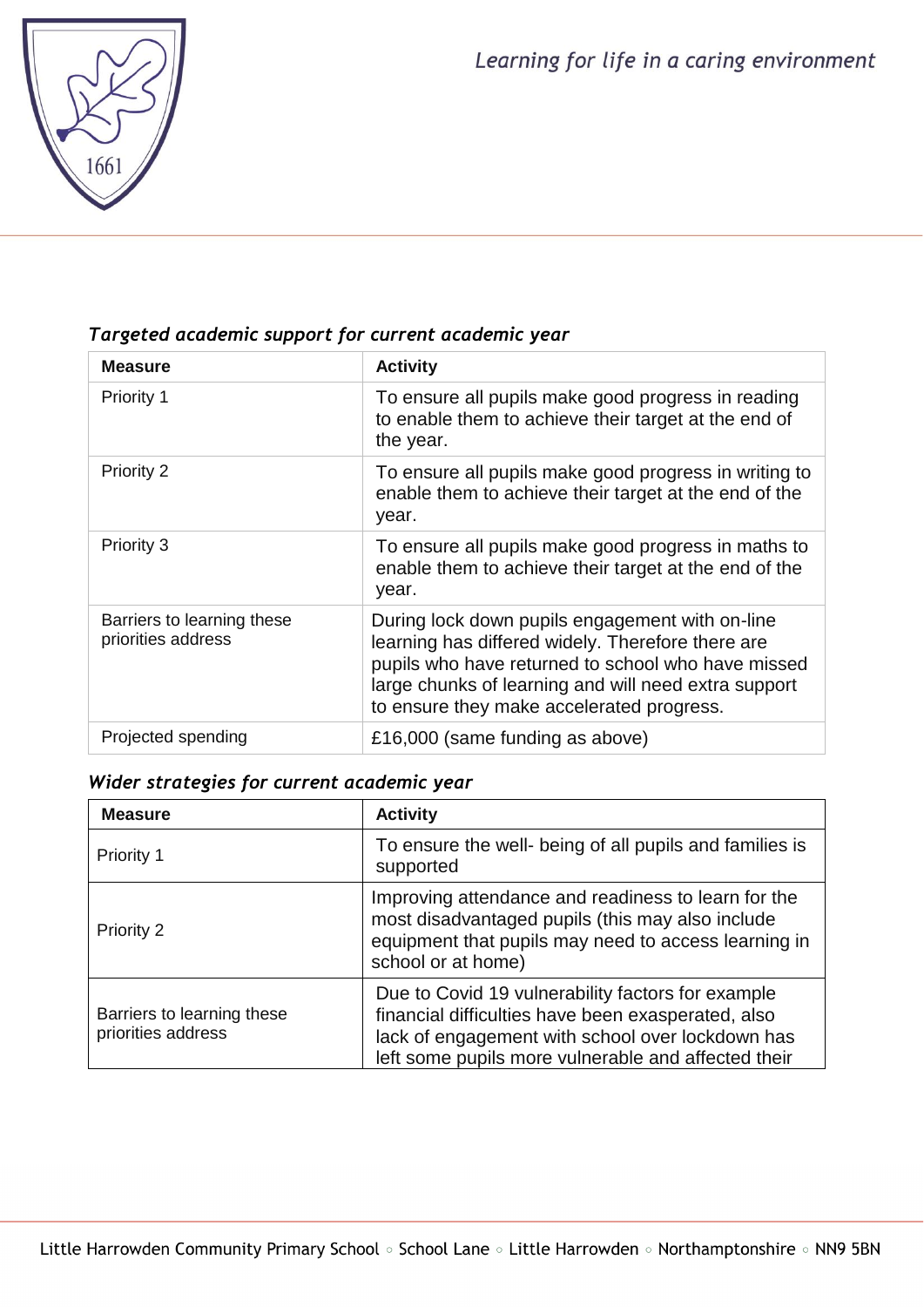

|                    | general well- being which has led to lower starting<br>points academically. |
|--------------------|-----------------------------------------------------------------------------|
| Projected spending | £13,640                                                                     |

# *Monitoring and Implementation*

| Area                  | <b>Challenge</b>                                                                                                                                                                                 | <b>Mitigating action</b>                                                                                                                                                                                                                                                                                                                                                                                                                                                                                                                                                                                                                                                                                                                                                                        |
|-----------------------|--------------------------------------------------------------------------------------------------------------------------------------------------------------------------------------------------|-------------------------------------------------------------------------------------------------------------------------------------------------------------------------------------------------------------------------------------------------------------------------------------------------------------------------------------------------------------------------------------------------------------------------------------------------------------------------------------------------------------------------------------------------------------------------------------------------------------------------------------------------------------------------------------------------------------------------------------------------------------------------------------------------|
| Precision<br>Teaching | Pupils within classes have<br>accessed on line learning and<br>engaged with it on differing<br>levels. Therefore within classes<br>there are differing starting<br>points and a bigger 'stretch' | Pupils have been assessed in<br>reading, writing and maths<br>across Key Stage 1 and 2 to<br>ascertain a baseline. From this<br>data various waves of support<br>will be targeted for pupils (see<br>below)                                                                                                                                                                                                                                                                                                                                                                                                                                                                                                                                                                                     |
| Targeted support      | Ensuring all pupils who need<br>this support receive the correct<br>level and effective support to<br>ensure they make accelerated<br>progress.                                                  | Wave 1,2,3 levels of support are<br>targeted for pupils who have<br>been accessed as needing<br>additional support to attain their<br>target by the end of the year. All<br>classes have a provision map<br>that details the support being<br>given and tracks their progress<br>half termly. Pupils on Wave 2<br>and 3 support additionally have<br>separate individual plans. Pupil<br>premium plans (for those pupils<br>who need it) are created to show<br>the support pupils are receiving<br>this may be academic or support<br>for other factors these are<br>monitored closely for impact by<br>the PP lead and Family Support<br>Worker where appropriate.<br>Some more intensive<br>intervention for Wave 3 pupils<br>(these pupils are assessed as<br>being vulnerable due to other |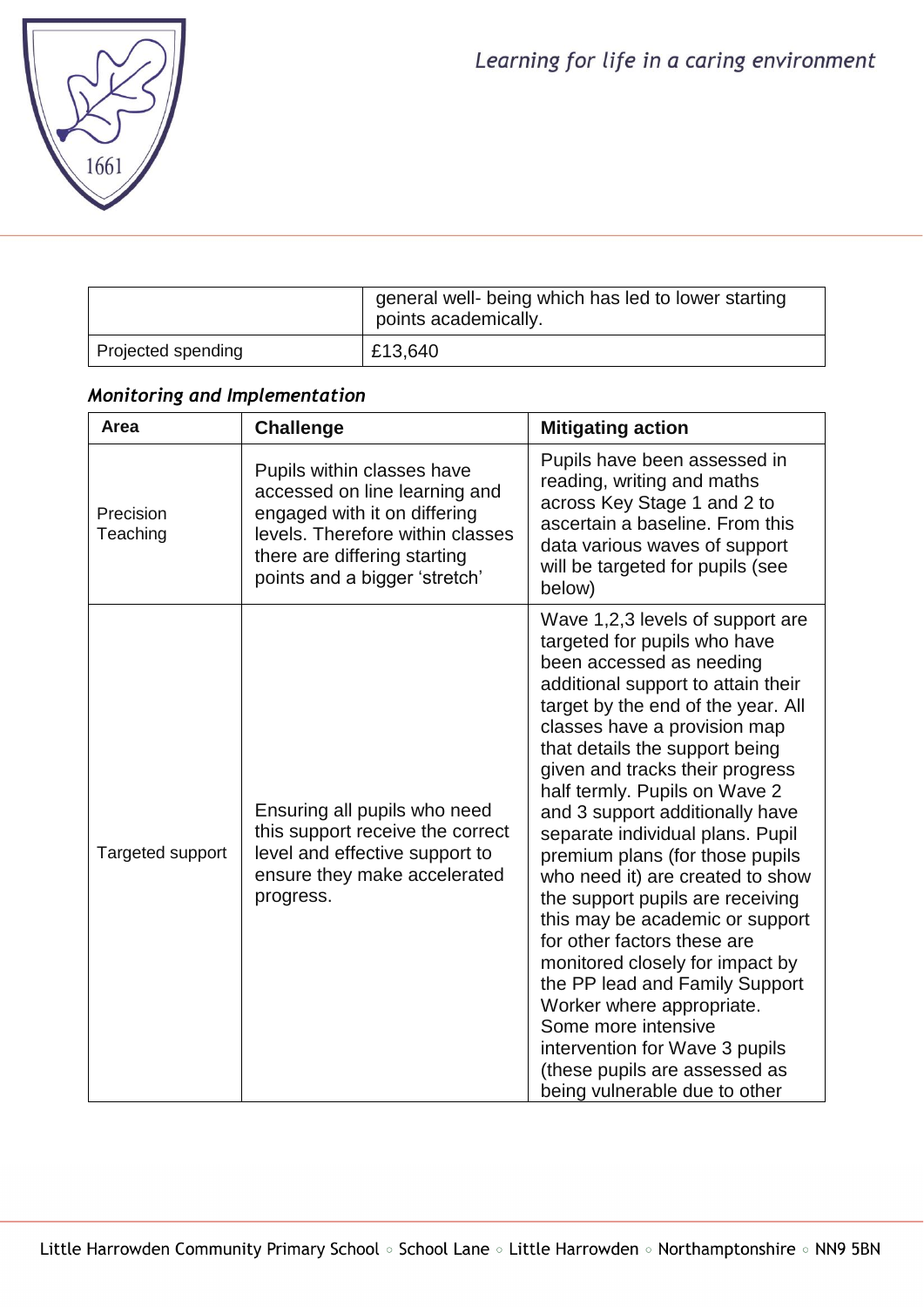

|                  |                                                 | factors) may include 1:1 tuition<br>of specialist pre-teaching.                                                                                                                                                                                                 |
|------------------|-------------------------------------------------|-----------------------------------------------------------------------------------------------------------------------------------------------------------------------------------------------------------------------------------------------------------------|
| Wider strategies | Engaging the families facing<br>most challenges | <b>Newly appointed Family Support</b><br>Worker will develop alongside<br>PP lead a range of strategies<br>and support that can be be<br>provided for families who need<br>it. This will be tracked carefully<br>through the PP/Vulnerability<br><b>Tracker</b> |